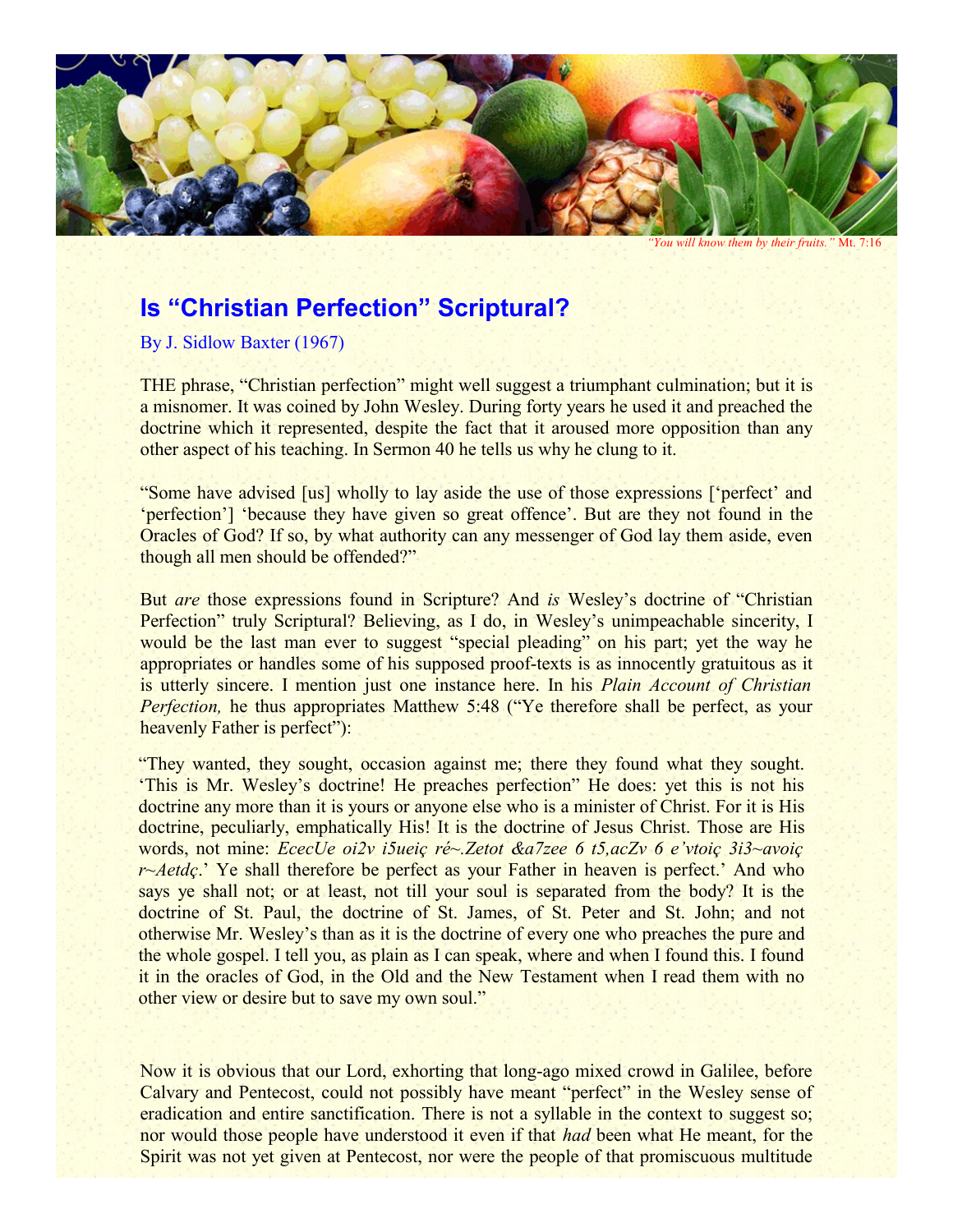what we would call "born again" persons. Nor could our Lord have meant perfection in the strict meaning of our *English* word, "perfection". Nor does the Greek adjective, *teleios,* in itself mean perfection. And even if the Greek word *had* meant perfection, our Lord did not use it to exhort those people to a *complete* human perfection, but only in one particular way, i.e. In impartiality of kindness to friend and foe alike, even as God sends the rain "on the just and on the unjust". If John Wesley was determined to make this text serve his doctrine of "Christian perfection", then in all consistency should he not have acknowledged that the text calls us to be perfect *even as God* is—which is an impossibility?

In our English New Testament (Authorized Version) the words "perfect", "perfected", "perfecting", "perfection", "perfectly", "perfectness", occur a total of sixty times. These translate to us a variety of Greek words, which may be classified as follows:

- 1. The adjective *ré2eioc (telelos)* with its noun and other forms; also (twice) *bu~eMco* (40)
- 2. The verb *,~a-ra~ri~w (katartizo)* and the two noun forms. (9)
- 3. The noun *dx~l~9eta (akribeia)* with adjectival and adverbial forms. (7)
- 4. The noun 6,~o~A,~eta *(ko1ok~ëria)~* (Acts 3:16, physical wholeness). (1).
- 5. The adjective ~rto~ *(artios)* (2 Tim. 3:17, "complete", A.S.V.). (1)
- 6. The verb ~A,~ów *(pleroo)* in its passive participle="fulfilled" (Rev. 3:2). (1)

7. The verb *ôtaath~w (diasozo)* in its aorist passive form (Matt. I4:36). (1)

The big query is: Do these Greek words hold out the possibility of a present moral perfection in the strict meaning of our English word, "perfection"? (sorry, the authentic Greek characters were not available to my computer TP)

To begin with, we can delete number 7. That verb does not mean to make perfect, but to preserve or save or keep safe. In the only place where the King James version translates it as "perfectly" (Matt. 14: 36) both E.R.V. and A.S.V. drop it.

Equally we may discard number 6. The verb and its cognates all have the idea of *full,* but never of perfect. Out of all its many occurrences, only once is it translated as "perfect" and even there the E.R.V. changes it to "fulfilled".

Similarly we may exclude number 5. It definitely does not mean perfect. Its central idea is that of being freshly ready. Its only occurrence is 2 Tim. 3: 17, and both E.R.V. And A.S.V. Translate it, "complete".

Again, number 4 may be eliminated. Its only occurrence is Acts 3:16, where it refers to physical soundness. It comes from *holos* which is translated 42 times as "whole" (e.g. "the whole city"), 66 times as "all", once as "altogether", twice as "every whit", and once as "throughout". Its main idea is wholeness or altogetherness. Nowhere does it refer to moral condition except twice in an adjectival form:

"That ye may be . . . *entire*, lacking in nothing" (Jas. I: 4).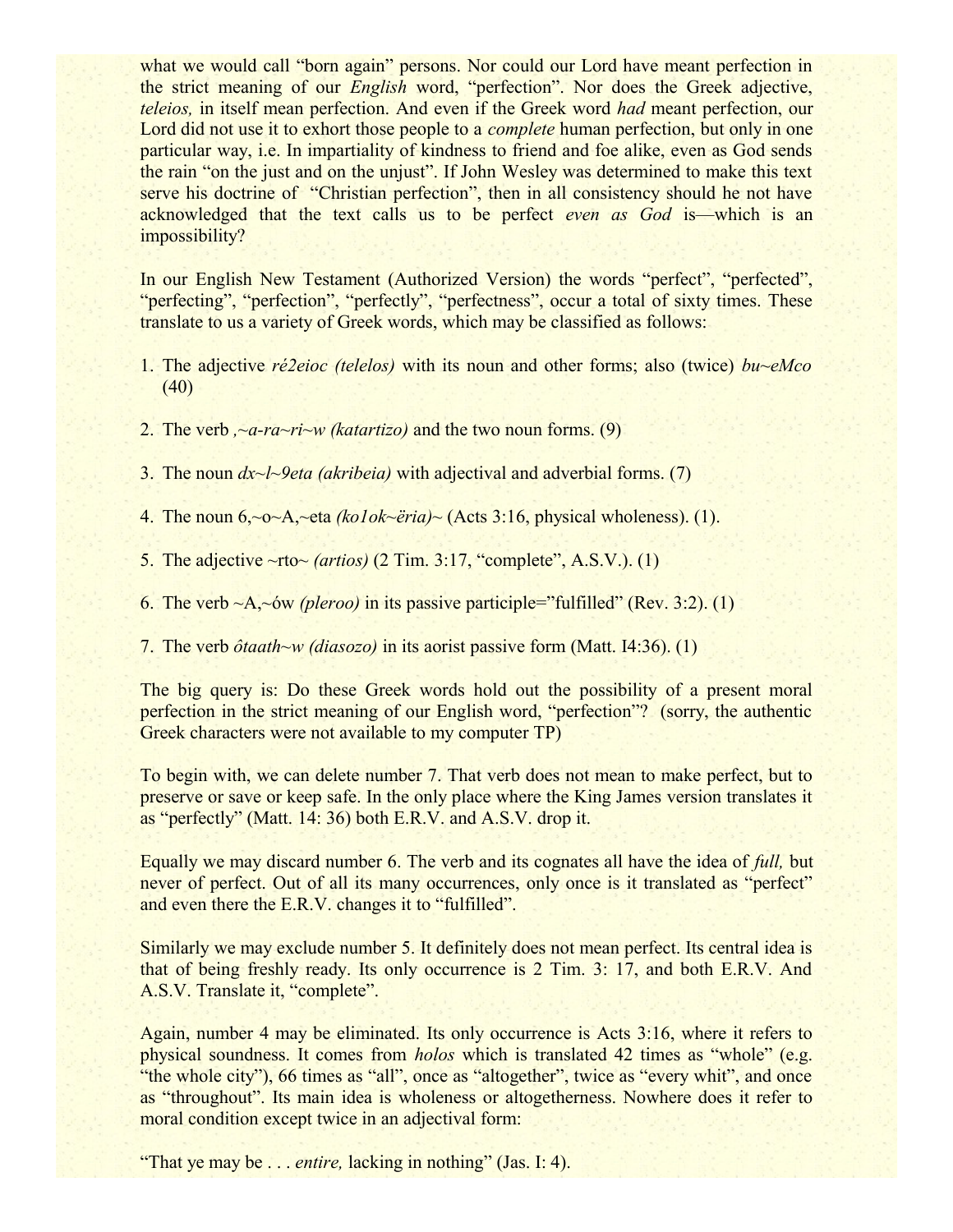"Your spirit and soul and body be preserved *entire,* without blame at the coming of our Lord Jesus Christ" (1 Thess. 5:23).

In the first of these two texts (Jas. I: 4), as the context shows, the entireness is that of *faith* developed through endurance of *trial*. It has absolutely no reference to an inwrought condition of holiness. In the second (i Thess. 5:23) the entireness is that of area: "spirit and soul and body", not of moral perfection. The words, "without blame", and "sanctify you wholly" will come up in connection with the word *teleios* (number 1).

As for number 3, *akrzbeia,* it may be dismissed at once. None of its seven occurrences refers to our human moral nature. Nor does the word mean perfection, but *exactness;* and in most of its seven occurrences the E.R.V. And A.S.V. Alter the translation accordingly.

So is it with number 2. That it should have been translated anywhere by our English word, "perfect", is misleading. Its force is that of a thorough repairing or readjusting, as is shown by the way it is elsewhere translated, i.e. "fitted", "framed", "mending", "prepared", "restore".

Of course, there is a popular (as distinct from exact) way of using our word "perfect", as when we say, "It was a perfect meal", or "He has perfect health", or "He makes a perfect husband", not to mention slang uses such as "perfect misery". Therefore some of the above Greek words may perhaps be allowably translated by our English word, "perfect", so long as it is understood that our word, "perfect", is not to be taken in its *strict* sense.

The trouble is, however, that the average reader of our English New Testament, not knowing Greek, assumes that our word, "perfect", represents a *Greek* word meaning perfect in the *strict* sense; and thus a wrong idea of New Testament teaching on holiness is given. Little does the average English reader suspect that our New Testament word, "perfect", in its various occurrences, represents *seven* different Greek words, in over a dozen different forms, not one of them meaning perfection in the *strict* sense.

But now it is time to examine that Greek word *-raetoç (teleios)* which, in its several grammatical forms, is translated no less than forty times as "perfect", "perfection", etc. This adjective, with its kindred noun, verb and adverbial forms, derives from a primitive verb, *tello,* which means to set out for a definite point or goal, but with emphasis on the point aimed at as a limit. From this the noun, *telos,* means a termination-point or accomplished end; a completion or fulfilment or issue. Thus our Greek adjective, *teleios,* carries the meaning of *completed,* entire, fulfilled, full-grown. Only in those modified senses does it mean perfect.

An interesting confirmation of this is, that *teleios* was a word associated with the old Greek mystery cults, where (says Lightfoot) it "seems to have been applied to the *fully instructed* as opposed to novices." Philo also (B.C. 20?—A.D. 42?) and the Alexandrian philosophical Judaists used it considerably. Philo distinguishes between the "fully initiated" *(teleioi)* and the merely "advancing" *(proko~tontes).* He allegorises Jacob into typifying the latter, and Israel the former! In ordinary common use, *teleios* meant "fullgrown", or "grown men", in contrast to "children".

The very fact that it and its cognates are translated, "of full age", "finish", "performance", "accomplish", "expire", will settle it that *teleios* in itself does *not* mean perfect in a fixed or strict sense. Whether in any given instance it *implies* perfection in the strict or absolute sense has to be decided by the context.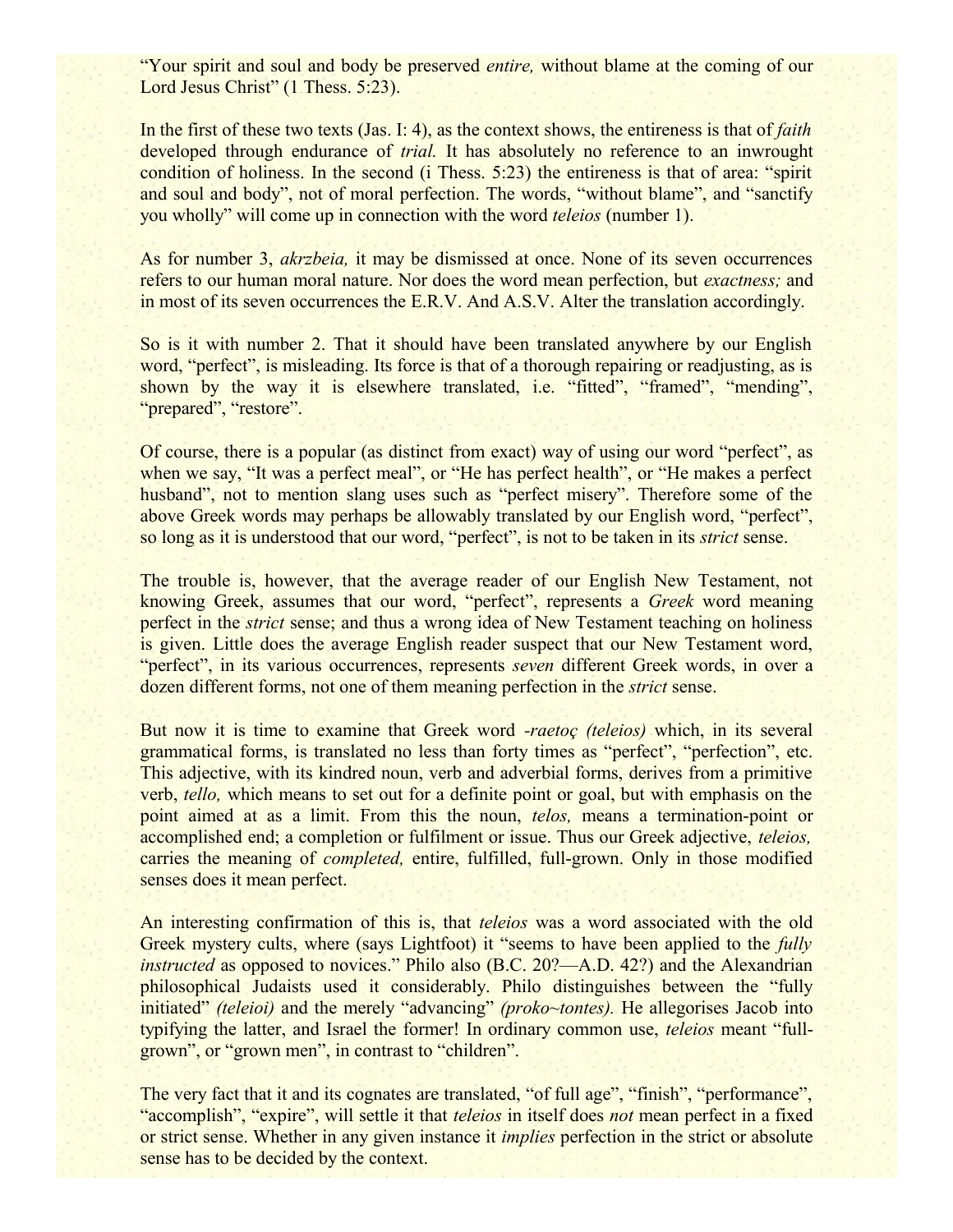So now, from the 40 instances where *telelos* is translated "perfect", let us pick out the 16 places where it refers to *human* condition or possibility; for those are the occurrences which specially concern us. They are as follows:

(1) Matthew 5:48, "Be ye therefore *perfect,* even as your Father which is in heaven is perfect." The paragraph teaches *impartiality* in kindness to both neighbours and enemies. Although we are so ear-tuned to the usual translation that any alteration sounds strange, a true rendering (with the word, "impartial" in italics) would be, "Ye therefore shall be entirely *impartial,* even as your heavenly Father is entirely so."

(2) Matthew 19:21, "Jesus said unto him, If thou wilt be *perfect,* go and sell that thou hast, and give to the poor...

This has no real bearing on inwrought holiness, but rather to a legal righteousness through a fulfilling of the Law. The rich young ruler had apparently kept the Law "to the letter". Our Lord now tests him as to implementing the *spirit* of it: "If thou wilt be *complete",* i.e. To the true limit of fulfilment.

(3) 1 Corinthians ~: 6, "Howbeit we speak wisdom among them that are *perfect".* All later versions translate this as "full-grown" or "mature".

(4) (5) Philippians 3:12 and 15, "Not as though I . . . were already *perfect".* "Let us therefore, as many as be *perfect.* . . ." If anything could show that the Greek word does not mean perfection, this twice-occurrence does, in which Paul says he both *is* and is *not* "perfect". There is no contradiction, but only a contrast between a *future* completion through resurrection, and a *present* completeness through justification. The fact is, verse 15, "Let *us* . . ." connects right back to verse 3, "*We* . . . glory in Christ Jesus, and have no confidence in the flesh". All the intervening verses (4—14) are in the singular "I", with Paul himself as the illustration of "no confidence in the flesh" (4—8), glorying in a *present* completeness in Christ  $(\sim$ , io), and in a *future* completion through the coming outresurrection (11—14).

(6) Colossians I: 28, "That we may present every man *perfect* in Christ". The presenting is at the return of Christ, our "hope of glory" (27). Here, the truer translation would be "complete", instead of "perfect".

(7) Colossians 4: 12, "*Perfect* and complete in all the will of God". If we follow the Revised Text, the true rendering here is, "Complete and fully assured in every will of God". There is no thought of outright perfection.

(8) Hebrews 6:1, "Let us go on unto perfection". Here, again, the idea is that of going on to a point of full development. The E.R.V. And A.S.V. Margins give "full growth".

(9)(10) Hebrews 10:14 and 12:23, "For by one offering He hath *perfected* for ever them that are sanctified" (10:14). "The spirits of just men who have been *perfected"* (12: 23). These are the only two places, so far, where (as it seems to me) the use of our English word, "perfected" is warranted by force of context. The Greek verb, in itself, still means no more than completion; but inasmuch as it here refers to the completion of a faultless sacrifice *for ever*, completion equals perfection. So does it in 12:23, since in those "just" men" it refers to the full accomplishment of a purpose consummated *in heaven.*

(11) James 1:4, "Let patience have her *perfect* work, that ye may be *perfect* and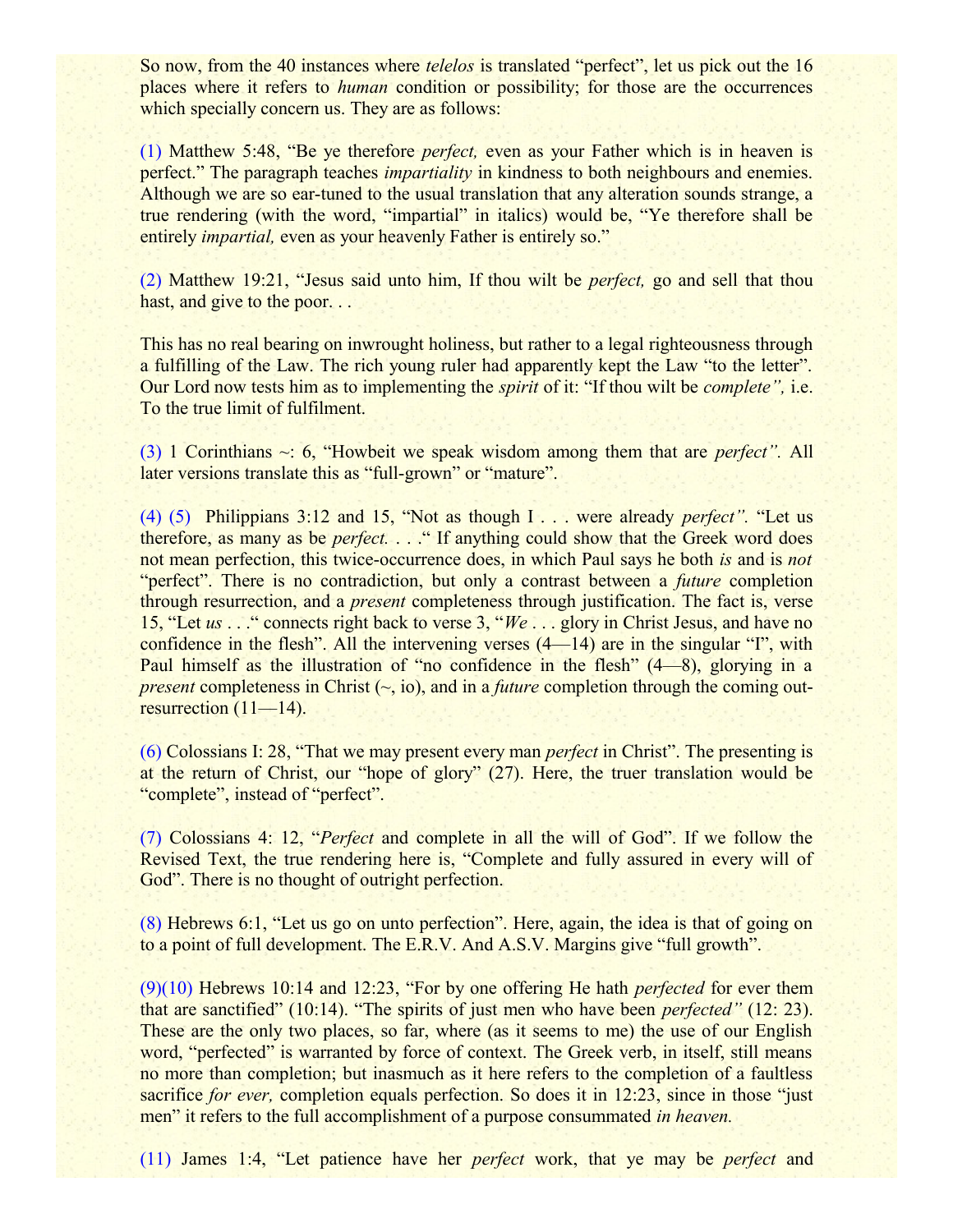entire . . . " A better translation would be, "Let endurance have its complete effect, that you may be complete and entire", i.e. free from deficiency.

(12) James :2, "If any man offend not in word, the same is a perfect man *(anër)* and able to bridle the whole body". The very fact that James here uses the word,  $an \sim r$ , for man (= a) male of full age and stature) indicates the sense of "perfect". If any man stumble not in word, he is the complete gentleman, or the *thoroughly manly man,* "able to bridle the whole body".

(13 to 16). "But whoso keepeth His Word, in him verily is the love of God *perfected"* (1 John 2:5) "If we love one another, God dwelleth in us, and His love is *perfected* in us" (4:12) "Herein is our love made *perfect* . . ." (4:17). "There is no fear in love; but *perfect* love casteth out fear" (4:18).

Context settles it that the first of these (2: 5) means *our* love of God; so the sense is, "In him love for God has become complete". I have hitherto regarded the other three verses (4: 12, 17, 18) as meaning *God's* love, but Alford and others weightily insist that it is *ours.* Thus verse 12 says that "love of Him is *completed* in us"; and verse 17, "Love is completed in this, that we have boldness about the day of judgment". Moffatt delightfully gives the sense of verse 18, "Love in its fulness drives all dread away".

Of course, all these four verses *imply* that God's own love is "shed" within us (Rom. 5:5), and that it is the originating cause of *our* new loving ("we love because *He* first loved: 1 John 4:19); but his new love in our hearts is not merely God's own love loving Him back, it is our own human love, cleansed, renewed, enriched, permeated and enkindled by His; so that *we* do indeed love *Him;* yes, and love others in a new way, with the love of God Himself also expressing itself *through* our love. However, whichever way we read the verses, our English word, "perfect", in its strict meaning, has no rightful place.

I have just read again Wesley's famous sermons, number 40, "Christian Perfection", and number 76, "On Perfection". Knowing Greek as he did, one wonders why he clung so doggedly to either the phrase or the word. Number 40 begins, "There is scarcely any expression in holy writ which has given more offence than this. The word *perfect* is what many cannot bear." His reply is, "Whatsoever God hath spoken, that will we speak", as though the English version, not the Greek original, were the final authority! He sums up the first part of his sermon, "Christian perfection, therefore, does not imply . . . exemption from ignorance, or mistake, or infirmities, or temptations. Indeed, it is only another term for holiness. They are two names for the same thing. Thus, every one that is holy is, in the Scripture sense, perfect. Yet we may lastly observe that neither in this respect [i.e. Holiness] is there any absolute perfection on earth." That is surely a doctrine of *im*perfect perfection.

John Wesley is the last man one would ever want to charge with sophistry; yet one cannot help feeling, in Sermon 40, that his fine eagerness outruns his judgment, as though to help God's Word say a bit more than it actually does. The way he gets round 1 John 1: 8, "If we say that we have no sin, we deceive ourselves", by making it mean no more than "sinned" as in verse 10, and then informing us that neither verse says that we *do* sin now, is cute even if not convincing! To argue from Luke 6: 40 ("Every one who is perfect shall be as his master") that Christians are made "free from all sinful tempers" because our Master, Jesus, was free from all such, is certainly strange, since the "master" or "teacher" in Luke 6: 40 is not our Lord Jesus, but the "blind guide" who leads "every one that is perfected" (i.e. Fully taught) of him, "into the pit"! His comments on certain other texts